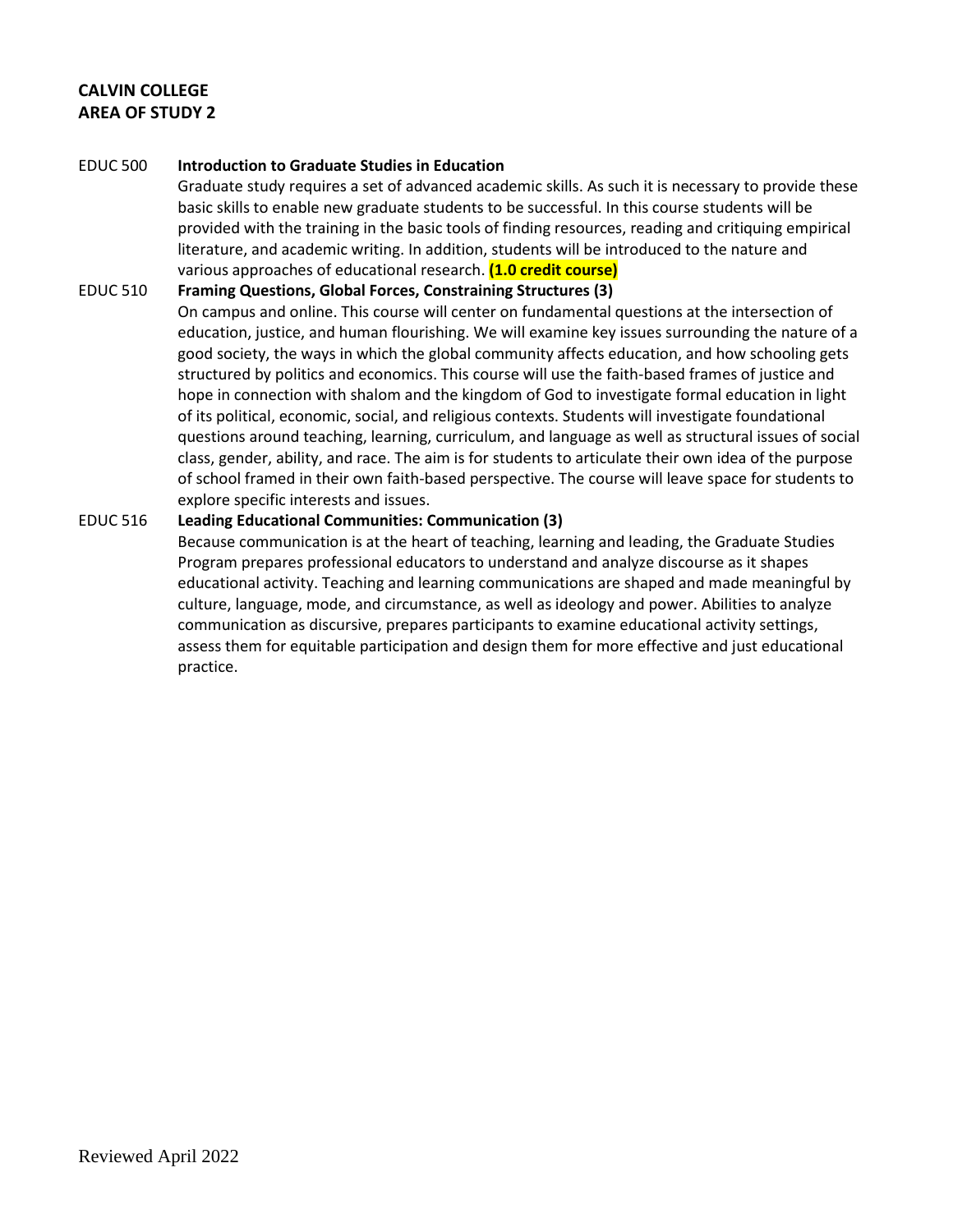## **REDEEMER UNIVERSITY COLLEGE AREA OF STUDY 2**

#### EDU306 **History & Philosophy of Education**

This course reviews the history and philosophy of education in the Western world from the Greeks and Hebrews to the development of state-sponsored schooling in the nineteenth century. It seeks to help students understand how worldview and philosophy come to expression in the schools of Greece, Rome, Western Europe and North America. Its review of schooling and educational philosophy in the ancient world and Europe is focused on helping one understand present educational patterns in Canada and helping develop one's own philosophy of education. Recognizing that the Western tradition reviewed by this course is not the only important tradition in Canada today, discussions on pluralism and structural pluralism will seek to relate the history and philosophy studied to concerns for equity, multiculturalism and equal opportunity. Prerequisite: Admission to the Education Program or permission of the instructor. EDU-306 satisfies the second required philosophy core for Concurrent Education students and serves as the Capstone Course for the B.Ed. degree. EDU-306 must be completed in Year 4 of the Concurrent Education program or in Year 1 of the Consecutive Education program.

#### REL 355 **Youth, Culture and Spiritual Formation**

This course seeks to explore young adult spiritual formation in the light of the North American cultural context. The objective is to equip youth leaders for a deeper understanding of both the developmental needs of their students and the cultural influences that maybe forming, deforming, and re-forming them for God's mission in his world. This discernment process will be placed in the context of the dynamics of contemporary church life.

## **DORDT COLLEGE AREA OF STUDY 2**

#### CORE 310/ **History and Philosophy of Education (3)**

EDUC 300/ REL 309 This course examines how our societal perspectives and personal core beliefs affect the ways we "do school," see students, plan teaching and learning, and make curriculum. Students will draw on a variety of resources – those from the tradition of Reformed, Christian education, some more broadly Christian, and those from outside faith-based education thought, to construct a statement describing their own educational philosophy. While this course meets a requirement in the Teacher Preparation Program, it does not assume a background in teacher preparation. Students from outside teacher preparation are welcome. Prerequisite for teacher preparation students: Education 201 or 202 or 203; Prerequisite for all students: CORE 200. [Cross-listed: Education 300]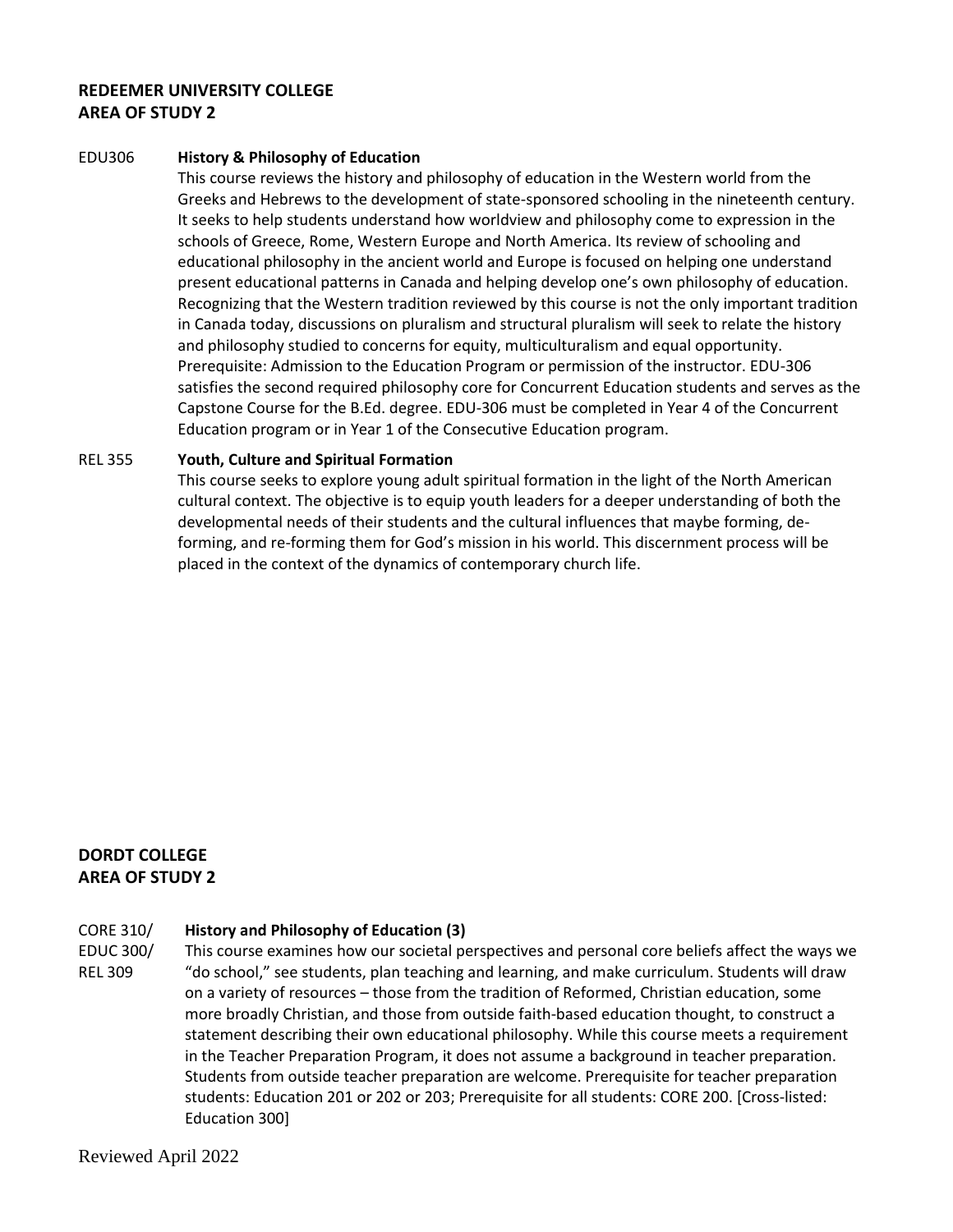## **KING'S UNIVERSITY AREA OF STUDY 2**

#### EDUC 300 **Introduction to Western Educational Ideas**

Students receive an introduction to philosophical issues relating to educational thought and practice within the Western intellectual tradition. The course introduces the student to both traditional and contemporary theories of education and concludes by focusing on the conscious development of a Christian approach to education.

# **INSTITUTE FOR CHRISTIAN STUDIES AREA OF STUDY 2**

#### 1107AC/ **[Leadership in Context \(Reformational Philosophy Applied\)](http://courses.icscanada.edu/2021/02/leadership-in-context-reformational.html)**

2107AC This course will present an understanding of schooling in terms of the Reformational tradition in philosophy. It will present a Reformational reading of and orientation to the modern world in which schooling presently takes place. In the process it will examine schooling and leadership within classrooms and schools in terms of key distinctions to be kept in mind when examining that world. In other words, schooling and leadership within schooling will be placed within today's complex social and cultural environment. That human environment will in turn be placed within a cosmos wide perspective. From this perspective the cosmos itself finds itself within the covenant by which creatures partner in love with the God who creates, upholds, and redeems the creation in the intricate dance of meaningful existence. Schooling will thereby manifest a distinct identity as an elemental building block of our contemporary socio-cultural arrangements. Its identity will relate to other societal institutions and practices to which it is connected by countless ties.

#### 132504/ 260003 **Lead from Where You Are: Making a Difference in the Face of Tough Problems, Big Questions, and Organizational Politics**

Leadership is not about personality, authority, position, influence, or power as such. Leadership is an art, a craft, a practice, to which everyone is called sometime or other, in widely different situations. Leadership can be practiced with varying degrees of authority, from any position, at varying scales of influence, and with varying access to different sources of power. The kind of leadership that we will learn and practice in this course has to do with diagnosing and addressing the toughest problems experienced by organizations, communities, institutions, and societies. This kind of leadership demands political skill: the skill to discern the overt and covert concerns and interests, agendas, and alliances within the organizations, institutions, and societies we serve, and to give each their due while not failing to pursue the common good. We will learn a leadership language, try out a set of tools and frameworks, and workshop our fresh insights and skills.

### 260006 **Transforming the World: The Role of a Christian Educator**

*Transformative Teaching* is a course for instructional leaders as they consider their roles as Christian educators. We will consider our context as Christians as we are called to be transformers of society and culture by seeking justice and righteousness for those who are marginalized and disenfranchised. In this course we will consider constructivism, a dominant educational theory in the twenty-first century that informs student-centred pedagogies such as Project Based Learning, through the lens of Scripture and investigates the assumptions that it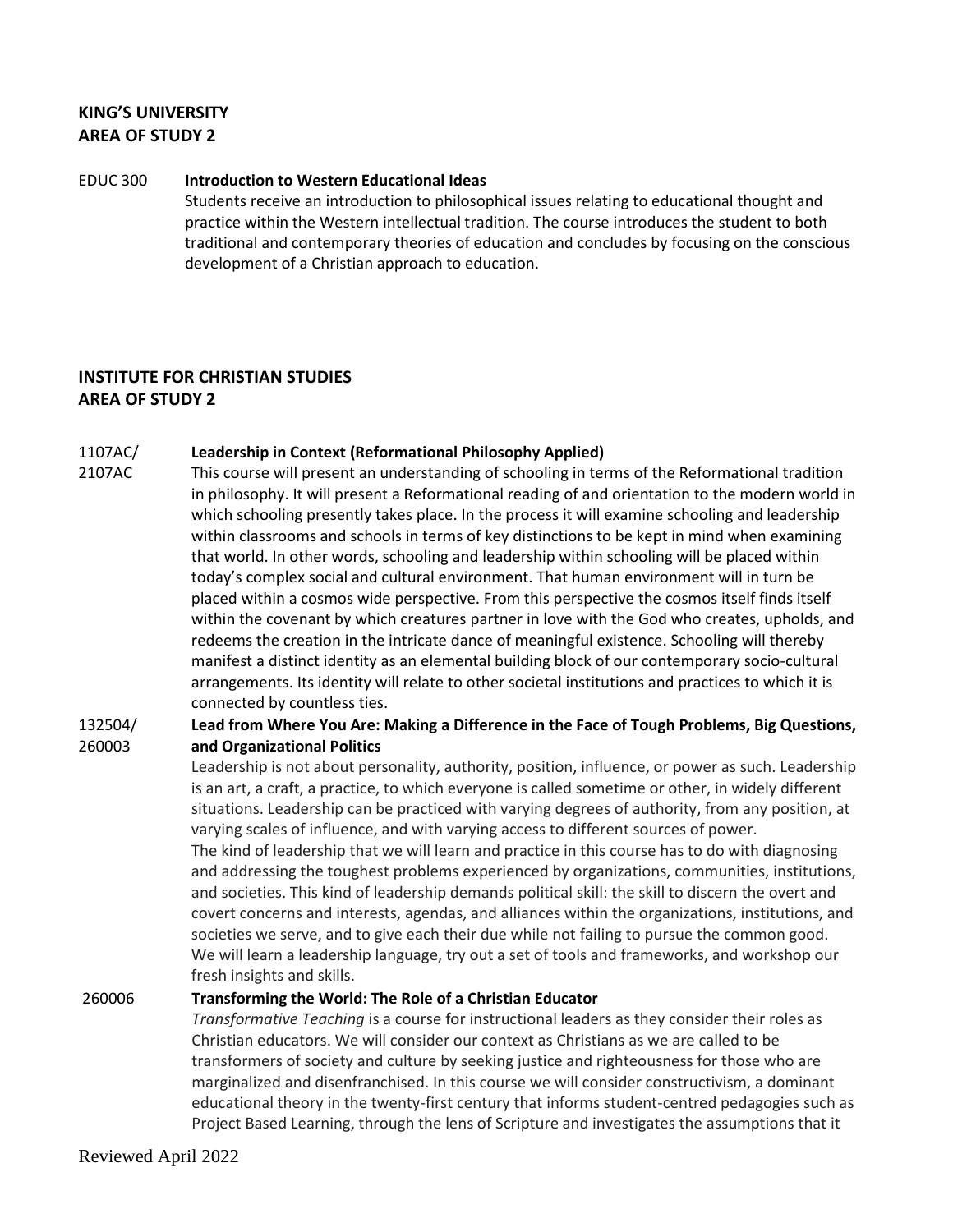makes. We will explore our calling as Christian educators to transform culture in our schools, local community, and the world.

This course seeks to help Christian educators find clarity in answers to the following questions:

- *Context:* Who am I called to be as a Christian educator in my particular place and time?
- *Constructivism:* How does constructivism inform my practice?
- *Culture:* What role does education play in creating culture?

#### 132501/ **The Observant Participant: Applying Research Craft to Professional Practice**

232501

"Attention is the rarest and purest form of generosity." (Simone Weil) "Attention, taken to its highest degree, is the same thing as prayer. It presupposes faith and love." (Simone Weil)

How do I avoid becoming the proverbial practitioner who, instead of earning ten years of experience, repeats one year of experience ten times over? How do I make sense of my own experience as a practitioner and how do I learn from my experience? How do I learn from the experience of other practitioners? How do I give attention to what matters most? In this course we will consider these kinds of questions. We will draw on the critical reflective practices of other practitioners, we will equip ourselves with the methodological tools of qualitative researchers, and we will cultivate an attitude of attentiveness informed by the approach to practice taken by phenomenologists—becoming philosophically skilful students of our own lived human experience. Doing this course together, we will become more observant participants in our lifeworlds and strengthen our capacity as reflective practitioners in our professions and in our scholarship.

While the focus of this course is on applying research craft to professional practice, the course is also an introduction to graduate level qualitative research and to key perspectives from phenomenological philosophy.

### 260008 **Cultivating Learning Communities of Grace**

This course will equip teachers and principals to diagnose, nurture, and renew learning cultures in their classrooms and schools, and to contribute to the renewal of learning cultures in their networks of schools and educational jurisdictions. Students in this course will explore the following questions: What is culture? What are the relationships between learning, culture, dialogue, and community? How do we diagnose learning cultures? How do we start, nurture, and renew learning cultures?

## **TRINITY COLLEGE AREA OF STUDY 2**

### EDUC 203 **Foundations of Education**

This course is a broad-based introduction to the role of schooling in society and the profession of teaching. It includes an overview of the history of education from preliterate societies to the present, an examination of various philosophical perspectives or schools of thought, and a discussion of critical issues facing educators today. Students take this course in their sophomore year. Field Experience: 50 hours. EDUC 209 Technology in Ed

### PHIL 110 **Philosophy of Education**

This course offers students the opportunity to strengthen their abilities in worldview analysis from a Christian perspective through a specific focus on philosophical issues related to education as a social institution, a set of cultural practices, and a Christian calling. Fulfills one of the philosophy Foundations requirements.